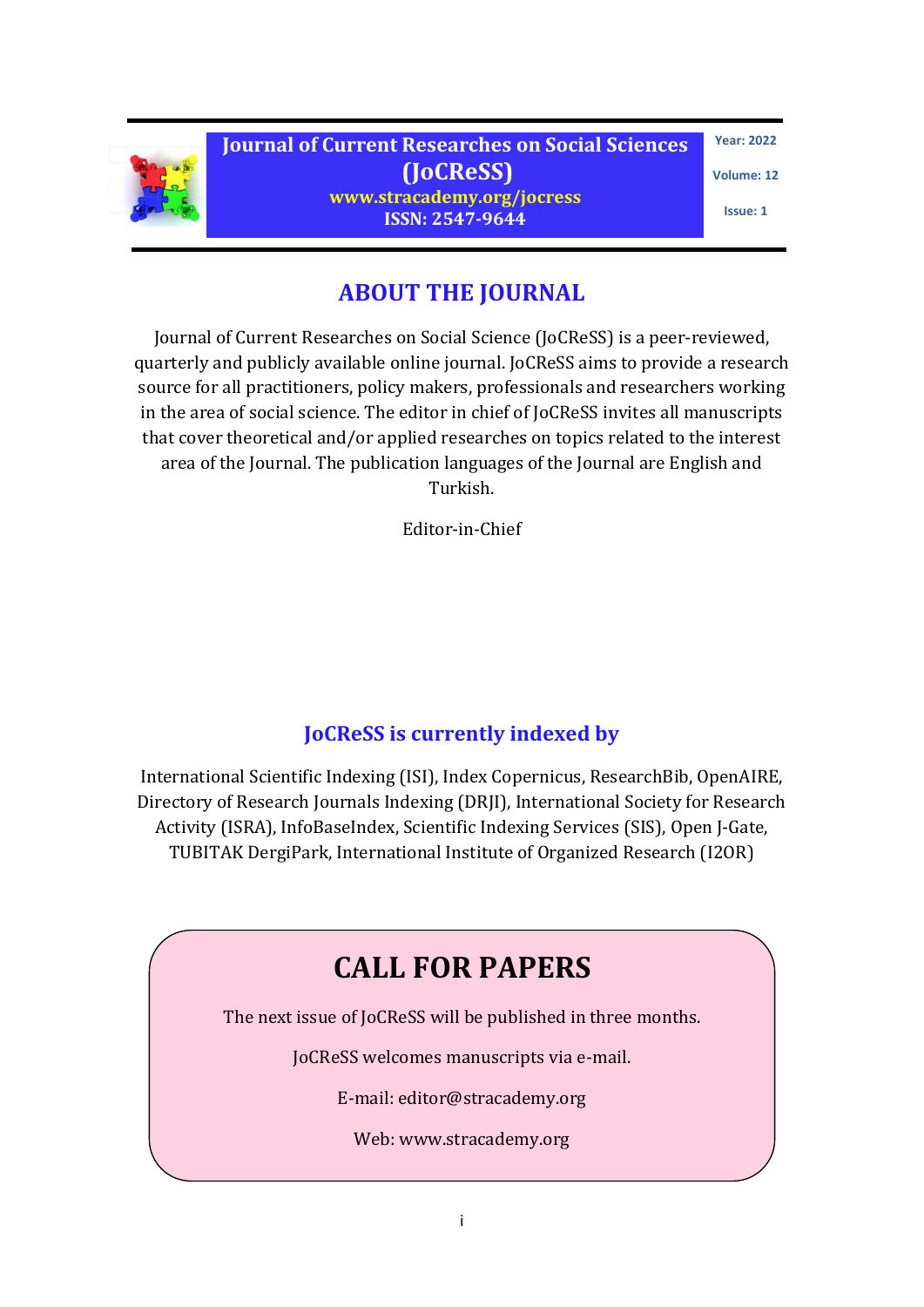

**Year: 2022**

**Volume: 12** 

**Issue: 1**

## **EDITORAL BOARD**

- Dr. Aicher Thomas, University of Cincinnati
- [Dr. Alexsandre Kalache, Oxford University](http://www.ageing.ox.ac.uk/research/regions/africa/afran/members/Alexandre-Kalache)
- Dr. Alparslan Murad Kasalak, Akdeniz University
- Dr. Apostolopoulou Artemisia, Robert Morris University
- [Dr. Bülent Cercis Tanrıtanır, Yüzüncü Yıl University](http://www.yyu.edu.tr/abis/akademik/index.php?personel_id=NDE11)
- Dr. Choi Han-Woo, Korea University of International Studies
- Dr. E. Annamalai, University of Chicago
- Dr. Emrah Atay, Mehmet Akif Ersoy University
- [Dr. Erdal Zorba, Gazi University](http://websitem.gazi.edu.tr/site/erdalzorba)
- Dr. Erkan Çetinkaya, Aydın Adnan Menderes University
- [Dr. Ersin Teres, İstanbul University](http://edebiyat.istanbul.edu.tr/cagdasturklehceleri/?p=6355)
- Dr. Esias Meyer, University of Pretoria
- Dr. Gloria Gutman, Simon Fraser University
- [Dr. Gürer Gülsevin, Ege University](http://akademik.ege.edu.tr/?q=tr/bilgiler&id=1310)
- Dr. Helen Harton, University of Northern Iowa Cedar Falls
- [Dr. Horst Unbehaun, Robert Gordon University](http://www.rgu.ac.uk/22D1D120-4D94-11E1-85B2000D609CAA9F)
- [Dr. İlhan Genç, Düzce University](http://web.deu.edu.tr/ilyas/genc/debis_cv.pdf)
- [Dr. Jürgen Nowak, Uygulamalı Bilimler Alice Salomon University](http://j-nowak.de/)
- Dr. Kaplanidou Kyriaki, University of Florida
- Dr. Kartakoulis Nicos, University of Nicosia
- Dr. Kemal Göral, Muğla Sıtkı Koçman University
- Dr. Marcus V. A. Goncalves, Nichols College
- Dr. Mehmet Demirbağ, Shefield University
- Dr. Michael H. Eaves, Valdosta State University
- [Dr. Monika Dohnanská, Teknoloji, Slovakya Dubnica Enstitut](http://www.dupres-group.com/index.php?id=1&company=5&action=show_page&id_menu_item=392)
- Dr. Muammer Çetingök Tennessee Knoxville University
- [Dr. Murat Özbay, Gazi University](http://w3.gazi.edu.tr/~mozbay/ozgecmis.htm)
- [Dr. Nadir İlhan, Ahi Evran University](http://fef.ahievran.edu.tr/dosyalar/ozgecmisler/tde/nadirilhan_cv.pdf)
- [Dr. Nurşen Adak, Akdeniz University](http://sosyoloji.edebiyat.akdeniz.edu.tr/akademik-personel.i2.prof-dr-nursen-adak)
- [Dr. Özden Tezel, Eskişehir Osmangazi University](http://egitim.ogu.edu.tr/files/ozden_tezel2015.pdf)
- Dr. Remzi Oto, Dicle University
- [Dr. Ronald A. Feldman, Columbia University](http://socialwork.columbia.edu/faculty/ronald-feldman)